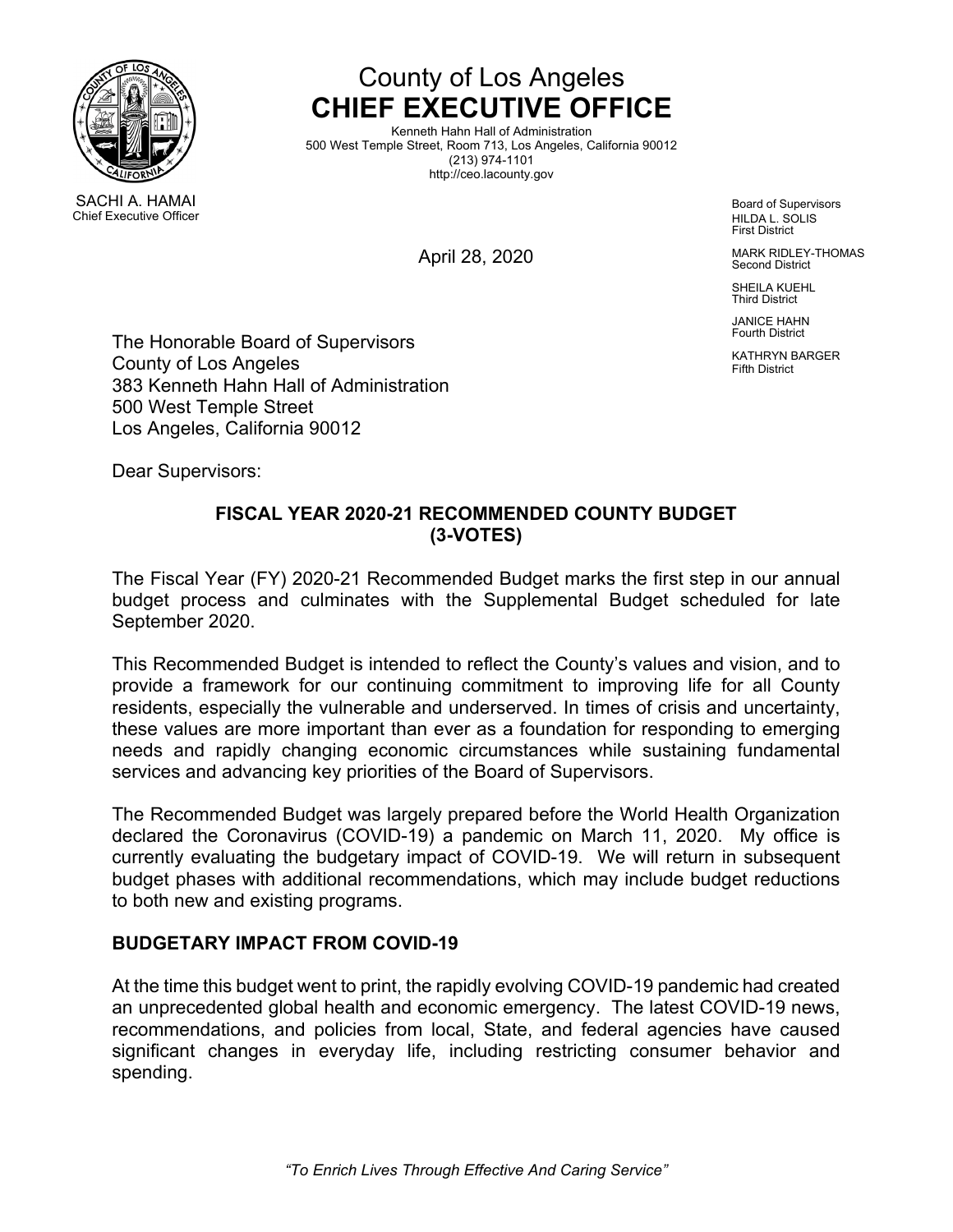As a result, the economy has experienced severe shocks, including significant stock market volatility. Local businesses and employment have been hurt by declines in consumer and business spending. Cancelled tourism, conferences, sporting events, concerts, and other large-scale gatherings, have contributed to the economic damage. Many economists believe that a recession has already taken hold.

We now anticipate that several revenue sources will be impacted by decreased spending in the local economy, including sales and use tax collected in the unincorporated areas, Proposition 172 Public Safety Sales Tax, Realignment Sales Tax, Measure H Sales Tax, and Hotel Tax (Transient Occupancy Tax). Ultimately, COVID-19's impact to the County's budget will depend on the severity and duration of the crisis.

#### **BUDGET OVERVIEW**

The FY 2020-21 Recommended Budget total of \$35.5 billion reflects a decrease of \$594.2 million in total requirements when compared to the FY 2019-20 Final Adopted Budget. General County funds, comprised of the General Fund and Hospital Enterprise Funds, reflect a decrease of \$445.6 million. Special Districts/Special Funds reflect a decrease of \$148.6 million. The total number of budgeted positions will increase by 113, bringing the total to 112,873 budgeted positions.

| <b>Fund Group</b><br>(\$ in Billions)             | 2019-20<br><b>Final Adopted</b><br><b>Budget</b> | 2020-21<br><b>Recommended</b> | Change     | $\frac{0}{0}$<br>Change |
|---------------------------------------------------|--------------------------------------------------|-------------------------------|------------|-------------------------|
| <b>Total General County</b>                       | \$27.925                                         | \$27.479                      | (\$0.446)  | $-1.6%$                 |
| <b>Special Districts/</b><br><b>Special Funds</b> | 8.130                                            | 7.982                         | (0.148)    | $-1.8%$                 |
| <b>Total Budget</b>                               | \$36.055                                         | \$35.461                      | (\$0.594)* | $-1.6%$                 |
| <b>Budgeted Positions</b>                         | 112,760                                          | 112,873                       | 113        | 0.1%                    |

**\***This decrease is primarily due to reductions in fund balances across all fund groups.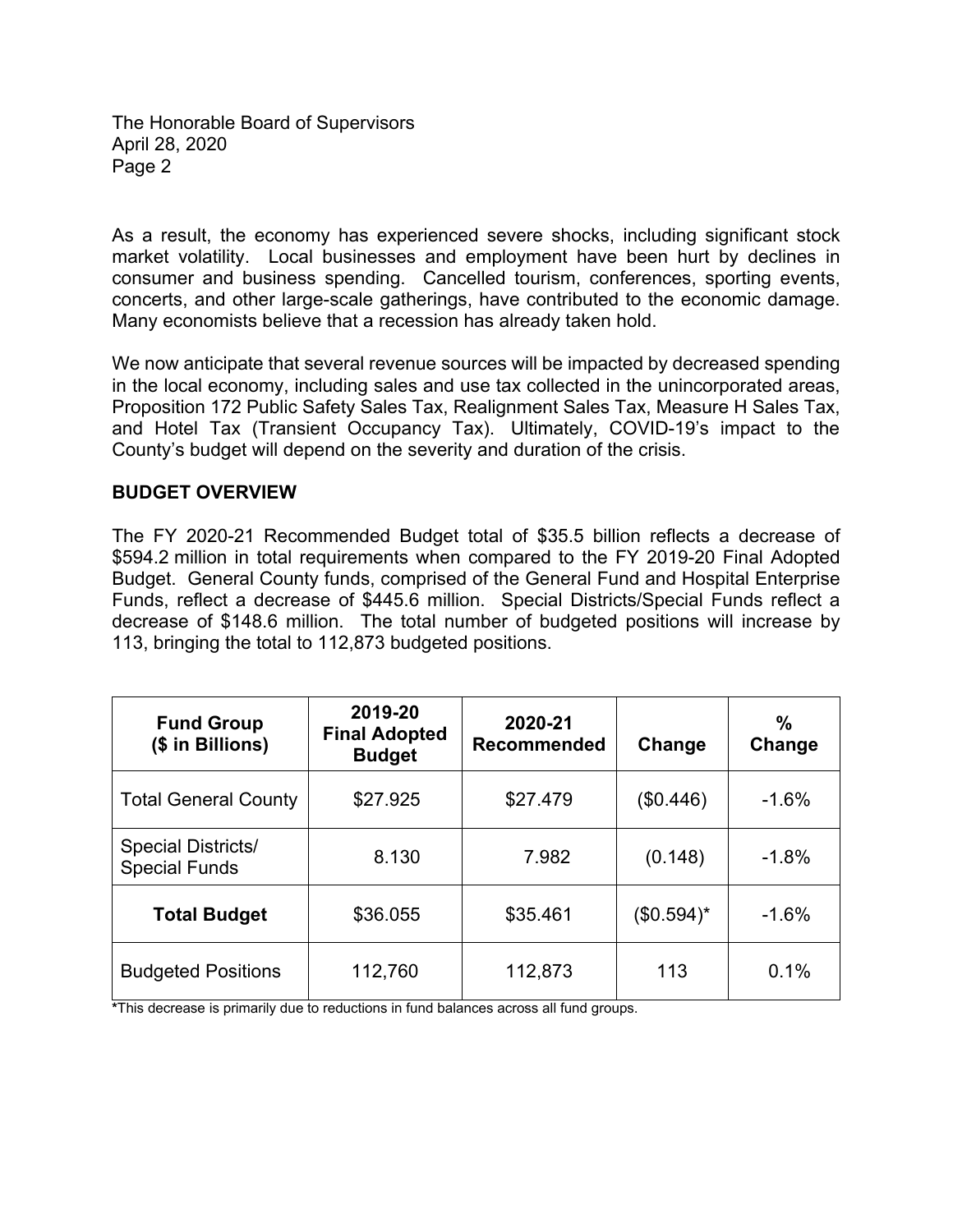### **Economic Outlook**

Throughout 2019, the County experienced slow but positive growth as the economy continued to expand since the Great Recession. Key economic indicators remained strong as Gross Domestic Product, housing values, and household incomes moderately grew while the unemployment rate declined. While these economic indicators were forecasted to remain positive in 2020, the outbreak of the COVID-19 pandemic has caused great economic uncertainty and disruptions. As mentioned above, my office is continuing to monitor the budgetary impact of COVID-19 and will provide updates during subsequent budget phases.

After consultation with the Assessor, we forecasted a 5.25 percent increase to the 2020 tax assessment roll for this budget. This forecast is preliminary, as the Assessor is scheduled to issue its official forecast in May 2020 and release the final roll in July 2020. We will continue to work with the Assessor to update assessed value projections. The budget also assumed a slight growth in statewide sales tax. Given the early impact of COVID-19, this assumption will be reevaluated in subsequent budget phases.

# **RECOMMENDED BUDGET HIGHLIGHTS**

# *Children, Families and Seniors*

- **Senate Bill (SB) 80 Earned Income Disregard (EID)**―Adds \$46.3 million to the Department of Public Social Services (DPSS), partially offset with State and federal revenue, to support California Work Opportunities and Responsibility to Kids (CalWORKs) cost per case increases resulting from the passage of SB 80, which increased the EID from \$225 to \$500. EID is the amount of income excluded when determining families' monthly CalWORKs grants. This increase will reduce the number of families becoming ineligible for CalWORKs because they exceeded income limits due to the rising minimum wage.
- **CalWORKs Stage One Child Care Program**―Provides \$5.2 million to DPSS to align the Department's childcare services budget with State and federal allocations. The Stage One Child Care Program increases access to child care services for CalWORKs participants continuously for 12 months or until the participants are transferred to Stage Two.
- **California Alternative Payment Program for Child Care**―Adds \$6.0 million to the Department of Children and Family Services (DCFS), fully offset with State and federal revenue, for childcare services vouchers for foster parents and dependency-involved families.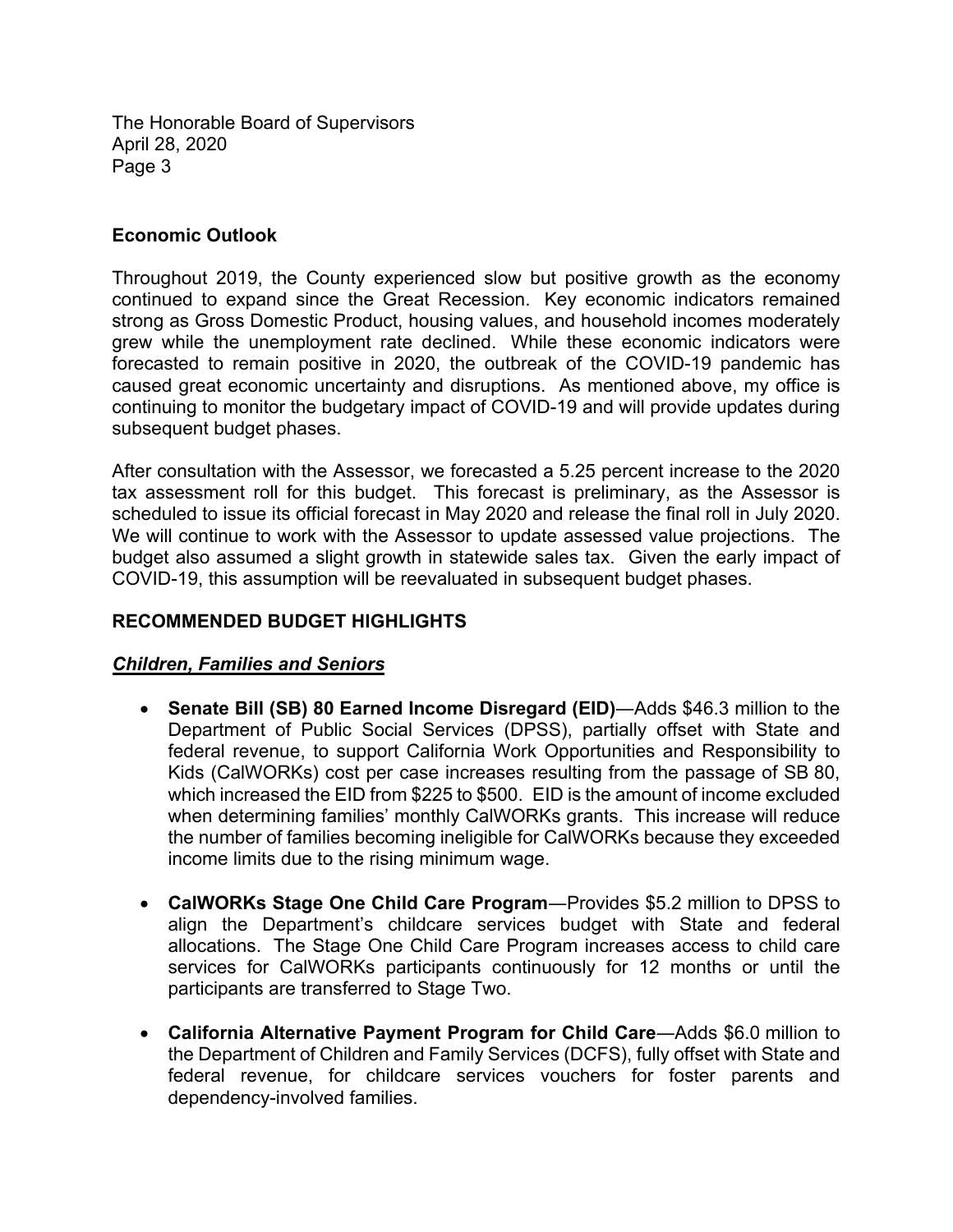- **Antelope Valley Social Worker Bonus**―Adds \$6.7 million for DCFS, partially offset by federal revenue, to continue to recruit and retain experienced children's social workers and supervising children's social workers to geographically hard-to-staff offices.
- **Adult Protective Services**―Provides \$5.0 million and 20 positions to the Department of Workforce Development, Aging and Community Services (WDACS) to address an expected increase in caseloads, fully offset with 2011 Realignment funding and federal funding. These positions will provide a more targeted and effective service approach for seniors in need.
- **Foster Care Assistance**―Provides \$33.0 million to DCFS for projected placement rate increases, partially offset by a projected caseload decrease. Foster care assistance is paid on behalf of children in out-of-home placements who meet the eligibility requirements specified in applicable State and federal regulations and laws.
- **Adoption Assistance Program (AAP) and Kinship Guardianship Assistance Program (KinGAP)**—Adds \$31.8 million to DCFS for projected AAP and KinGAP placement rate increases and caseload growth, partially offset with State and federal revenue. The AAP helps prospective adoptive parents meet additional expenses of children, including those with special needs. KinGAP provides funding to children and transition-age youth who leave the juvenile court dependency system to live with a relative legal guardian.
- **Title IV-E Waiver**―Reflects a \$98.3 million decrease of federal revenue due to the sunsetting of the Title IV-E Waiver, offset by new federal Families First Transition Act funding and prior-year one-time funding previously set aside in the Provisional Financing Uses (PFU) budget unit.

# *Affordable Housing and the Fight Against Homelessness*

 **Affordable Housing**―Provides \$50.0 million of new one-time funding to reach a total of \$100.0 million for the development and preservation of affordable housing. The funding will support affordable housing for very low and extremely low-income or homeless households, as well as other support services such as rental assistance, rapid re-housing, homeownership, and move-in assistance.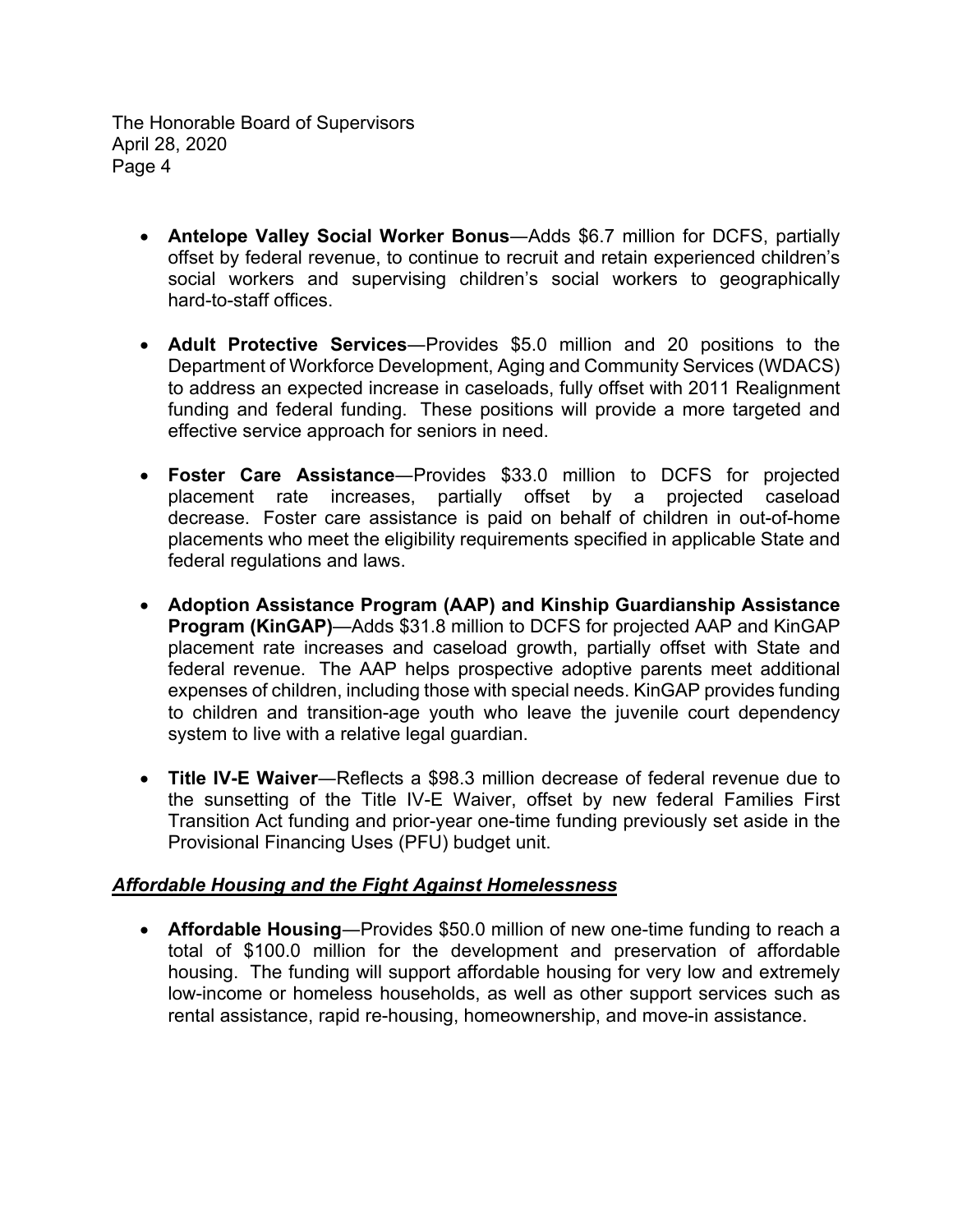> Additionally, as directed in your Board's November 5, 2019 motion, the Recommended Budget allocates \$16.1 million for the following programs:

- o \$15.0 million to the Chief Executive Office (CEO) Affordable Housing Acquisition Fund; and
- o \$1.1 million to the West Los Angeles Courthouse Project.
- **Rent Stabilization Program**—Provides \$3.8 million and 20 positions to the Department of Consumer and Business Affairs to support the Rent Stabilization Program, fully offset with Consumer Protection Settlement revenue. The program imposes a moratorium on rent increases in excess of 3 percent per year and prohibits evictions without just cause for rental properties in the unincorporated areas.
- **Homelessness**—The Recommended Budget reflects a total of \$430.0 million. In FY 2019-20, the Board approved one-time carryover of Measure H funding to address the County's homeless count and urgent needs in the homeless family system. The removal of this one-time funding will be partially offset with \$32.0 million from the State's Homeless Housing, Assistance, and Prevention grant. There is also an opportunity for additional State funding to continue the County's urgent homeless services and subsidy needs from last fiscal year. Measure H continues to provide support for thousands of homeless families and individuals. Between July 2017 through December 2019, more than 34,000 people entered crisis, bridge and interim housing and close to 20,000 homeless family members and individuals secured permanent housing.

Due to the subsequent impact of COVID-19, the Measure H sales tax revenue forecast will be reevaluated in a subsequent budget phase.

 **Assembly Bill 960 Homeless Assistance**―Adds \$12.8 million to DPSS, partially offset with State and federal revenue, to support the increase in the number of times a CalWORKs family can receive homeless assistance from 16 days per year to 16 days per occurrence.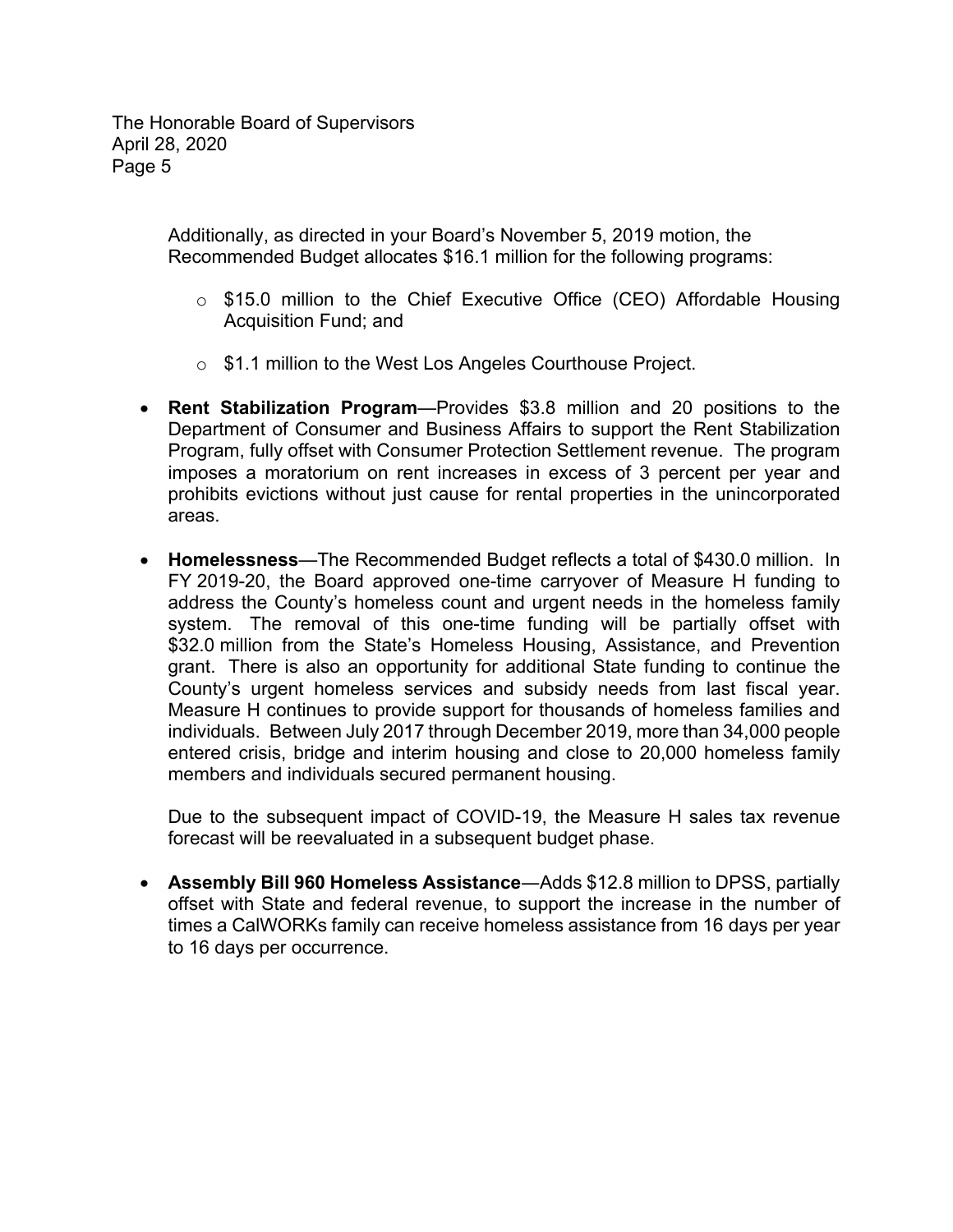- **CalWORKs Housing Support Program**―Provides \$8.1 million to DPSS, fully offset with State and federal revenue, to align the Department's housing support budget with State and federal allocations. The Housing Support Program fosters housing stability for families experiencing homelessness. The Program assists homeless CalWORKs families in obtaining permanent housing and can provide temporary shelter, help with moving costs, short- to medium-term rental subsidies, and wraparound case management.
- **Eviction Defense and Prevention Services**―Includes the continuation of \$2.0 million of Measure H funding for the development and implementation of the program. Additional ongoing funding sources are currently being analyzed to determine feasibility and, as a result, recommendations will be included in the Supplemental Budget.

### *Jobs and Economic Development*

- **Women in Trades–Apprenticeship Program**―Adds \$1.4 million and 15 positions to address gender inequities by providing opportunities for women in crafts and trades careers, which have historically been severely underrepresented by women. The County, in partnership with the Los Angeles and Orange County Building and Construction Trades Council, is re-establishing a formal Civil Service Crafts Apprenticeship Program, which provides on-the-job training with skilled journey-level crafts persons coupled with in-class room education to prepare apprentices for family-sustaining careers in the skilled crafts.
- **Economic Development**—Reflects \$3.6 million of new funding for the County's Bioscience Investment Fund and to support economic development programs for a more equitable and sustainable economy through business growth and increases in private sector employment.
- **In-Home Supportive Services (IHSS) Program**―Adds \$13.5 million to DPSS for support costs associated with wage increases and healthcare benefits for IHSS workers. In addition, the IHSS Maintenance of Effort (MOE) reflects a \$21.4 million increase based upon State law that requires counties to adjust the MOE base amount by a 4 percent inflation factor in 2020-21. These costs are partially offset with State and federal revenue.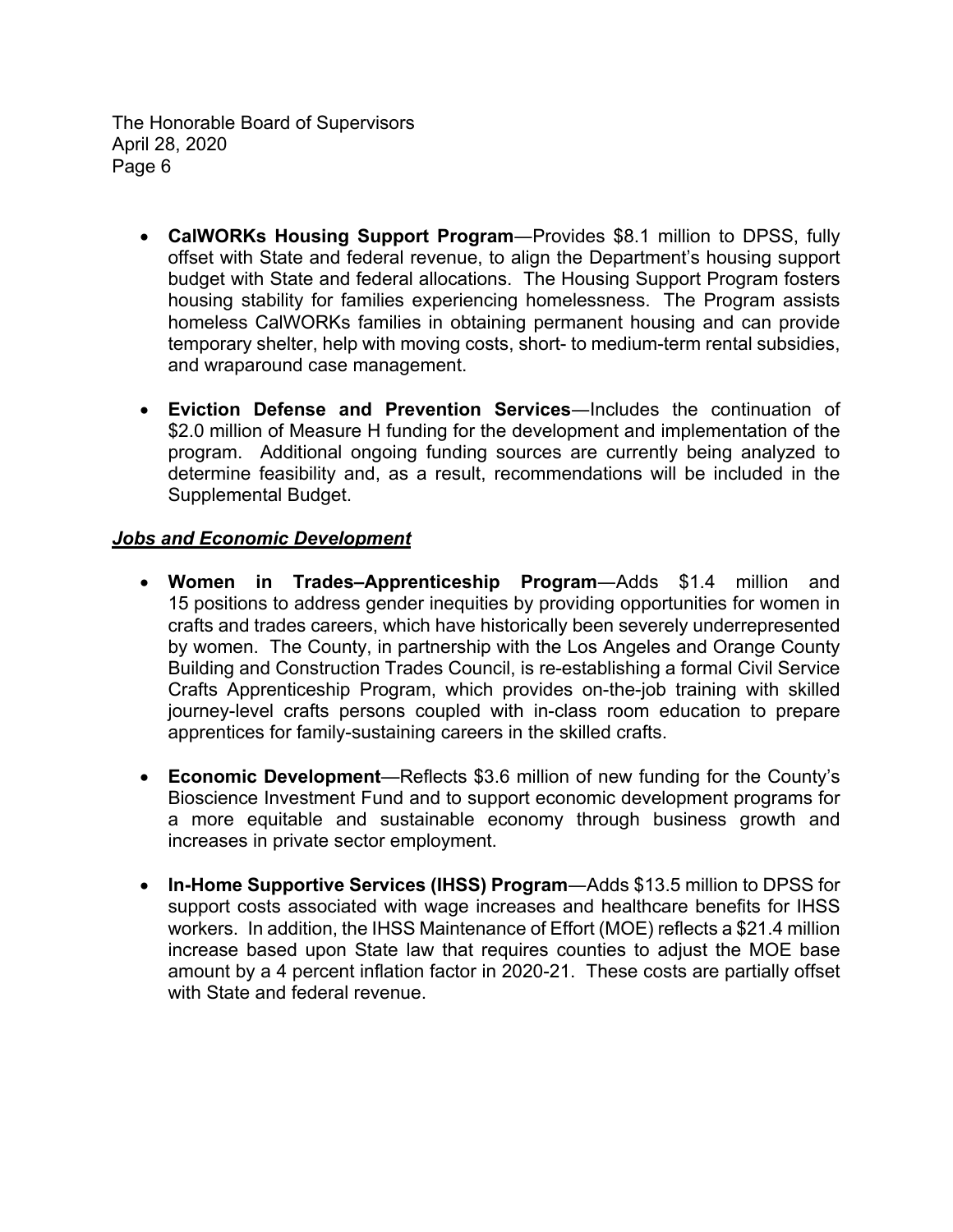# *Community*

- **Parks After Dark**―Provides \$4.3 million of one-time funding for summer programming related to the County's Gang Violence Reduction Initiative and early intervention strategies that promote health, safety, family cohesion, community well-being and equity in the underserved communities at 33 parks countywide.
- **Community Impact Grants Program**—Allocates year two funding of \$750,000 to provide arts services to County residents.
- **Parks and Cultural Facilities**―Includes \$123.8 million to maintain, construct, and refurbish various parks and cultural facilities following voter-approval of the Safe, Clean Neighborhood Parks and Beaches Protection and Water Conservation Measure (Measure A) on November 8, 2016.

# *Public Safety*

- **Probation Oversight Commission (POC)**―Adds \$2.4 million and 5 positions, fully offset with funding previously set aside in the PFU budget unit, to the newly created POC. This represents the initial implementation stage and includes 1 Executive Director and 4 prioritized staff positions and associated funding for startup operations. The POC will advise the Board and Chief Probation Officer as well as oversee and monitor Probation to address matters that affect the well-being of youth and adults under the Department's supervision.
- **Office of Inspector General (OIG)**―Adds \$1.7 million and 5 prioritized staff positions, partially offset with funding previously set aside in the PFU budget unit, to support the newly established POC. OIG will serve as the investigative arm of the new POC and provide independent and comprehensive oversight, monitoring, and reporting of the Probation Department's operations and conditions in detention facilities.
- **Human Sex Trafficking**―Adds \$648,000 and 2 positions to the Sex Crimes Division of the District Attorney's Office. These positions will prosecute the most difficult and complex human sex trafficking cases and participate in outreach programs to educate communities on the prevention of human sex trafficking.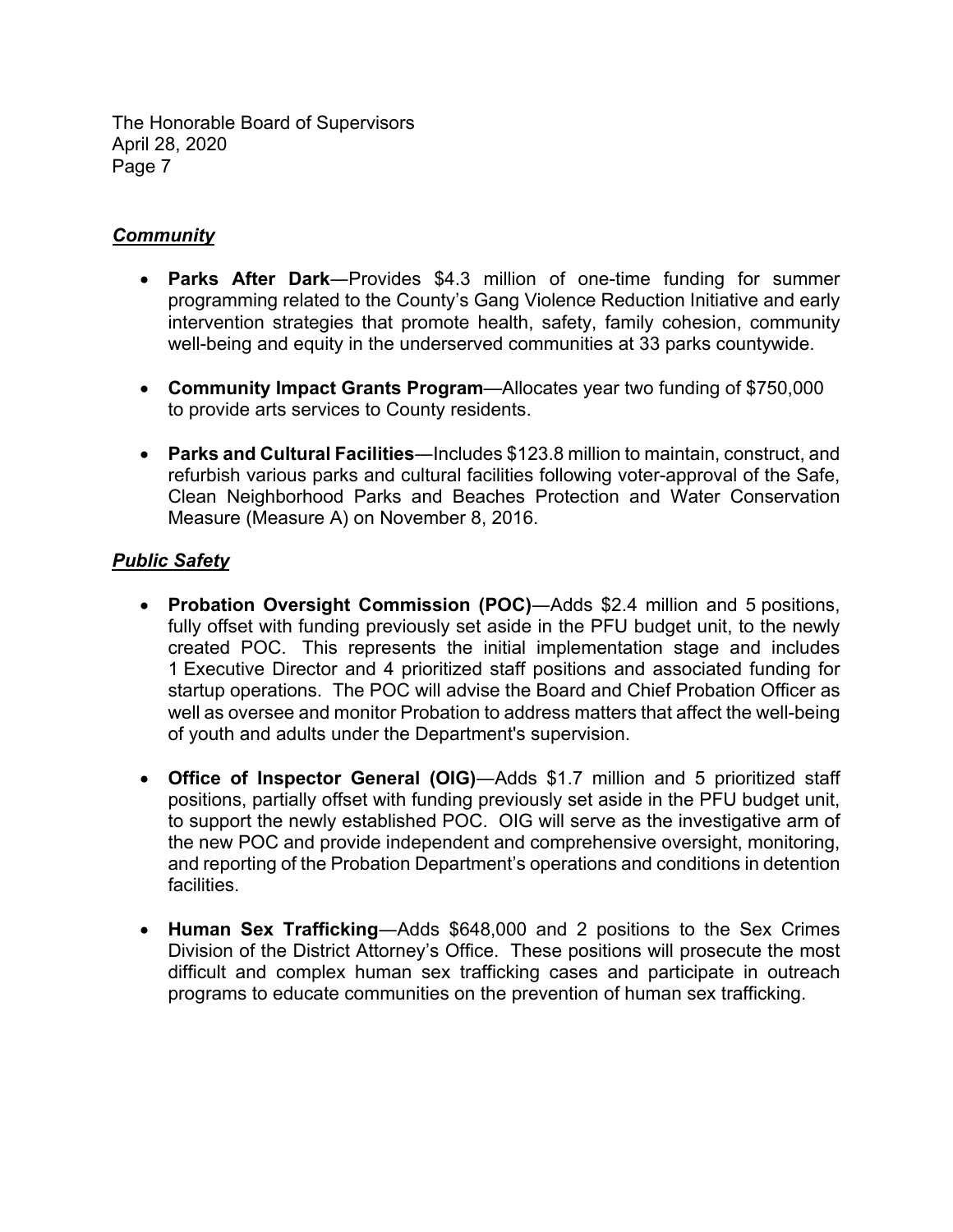- **Oleoresin Capsicum (OC) Spray Report**―Adds \$1.4 million and 10 positions to the Probation Department, offset with funding previously set aside in the PFU budget unit, to phase out the use of OC Spray in juvenile institutions. These positions will serve as master trainers and will have a direct role in engaging youth and assist in de-escalating crisis situations. Additionally, sets aside \$2.0 million in PFU for the future planned expansion of mental health services in juvenile institutions.
- **Prison Rape Elimination Act (PREA)**―Sets aside \$3.6 million in the PFU budget unit to establish a central PREA Unit and audit compliance within the Sheriff's Department and the OIG.
- **Sheriff Custody**―Sets aside \$10.0 million in the PFU budget unit for costs associated with custody compliance with settlement-related agreements.
- **Elimination of Fines and Fees**―Sets aside \$1.6 million in the PFU budget unit due to the elimination of the \$15 warrant fee for failure to appear in court. This fee was previously used to support the automated warrant system.

# *Healthcare*

### *Mental Health*

- **Increased Mental Health Inpatient Bed Capacity**—Provides \$28.4 million, fully offset with 2011 Realignment funding, primarily for the planning and development of additional mental health bed capacity as well as increased costs.
- **Mental Health Services Act (MHSA) Spending**—Reflects \$16.6 million for mental health services as part of the updated MHSA plan, and adds 62 positions primarily for the Veteran's Peer Access Center to empower veteran assistance and provide resources for services. It also supports the Mental Health Community Provider Incubation Academy that develops community mental health partners to provide prevention services in their communities.
- **Mental Health Court Linkage Program**—Provides \$1.8 million and 14 positions, fully offset with MHSA funding, for the Court Linkage Program to increase coordination and collaboration between the criminal justice and mental health systems, improve access to mental health services and enhance continuity of care.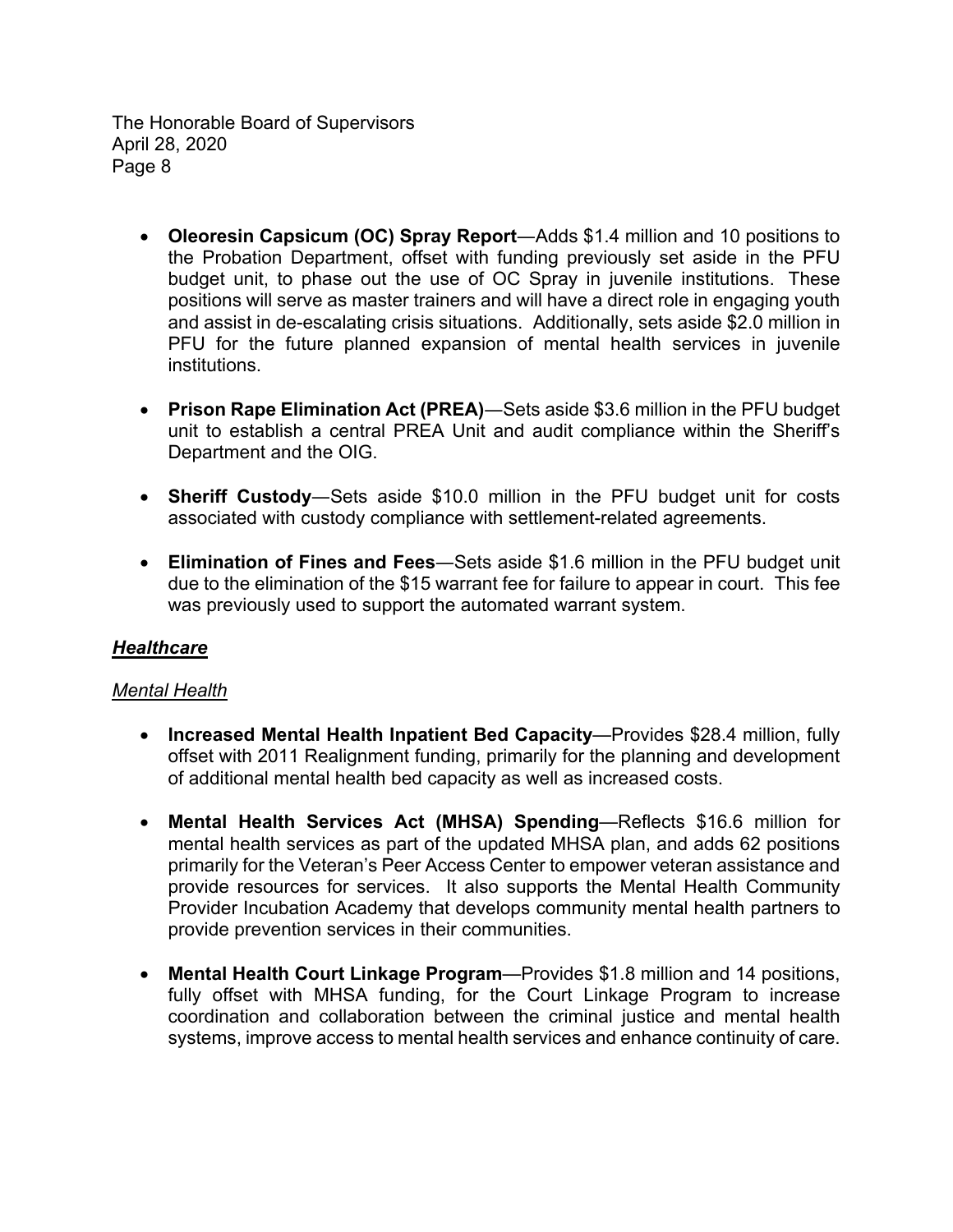### *Public Health*

- **Health Facilities Inspection Services**―Adds \$21.1 million and 81 positions, fully offset with State funding, to continue to transition the federal certification, State licensing, and investigation of complaints and reported incidents from the State to the Department of Public Health (DPH).
- **Maternal, Child, and Adolescent Health**―Provides \$6.6 million, fully offset with State funding, to oversee the medical and programmatic perinatal health programs and to support the Medi-Cal Health Enrollment Navigators (MHEN) Project. The MHEN Project connects uninsured residents to healthcare and assists in navigating the healthcare system.
- **Substance Abuse Prevention and Control (SAPC)**―Adds 62 positions to DPH, fully offset primarily with a reduction in contracted services, to expand SAPC prevention services mainly through the establishment and operation of 50 student well-being centers at schools across the County.

### *Health Services*

- **Patient-Centered Medical Homes (PCMH) Expansion**―Reflects an increase of \$8.2 million and 71 positions, fully offset with the deletion of existing vacancies and increased revenues from Health Homes Program/Medi-Cal managed care funding, to enable the Department of Health Services (DHS) to integrate behavioral health and social work services within the foundation of PCMH teams, as well as enhance the care management services provided to the highest-risk adult patients.
- **Specialty Health Care**―Reflects an increase of \$2.8 million and 5 positions to assist the Chief Medical Officer in evaluating and improving specialty care services, such as ophthalmology and radiology, to reduce wait times and improve patient outcomes. The 5 positions are offset with existing vacancies.
- **Housing for Health Programs**―Provides \$6.0 million in State grant funding to add 75 beds and additional service capacity to the Bell Recuperative Care Center. Also reflects \$570,000 for expanded street-based homeless engagement services, and the reversal of various one-time funding.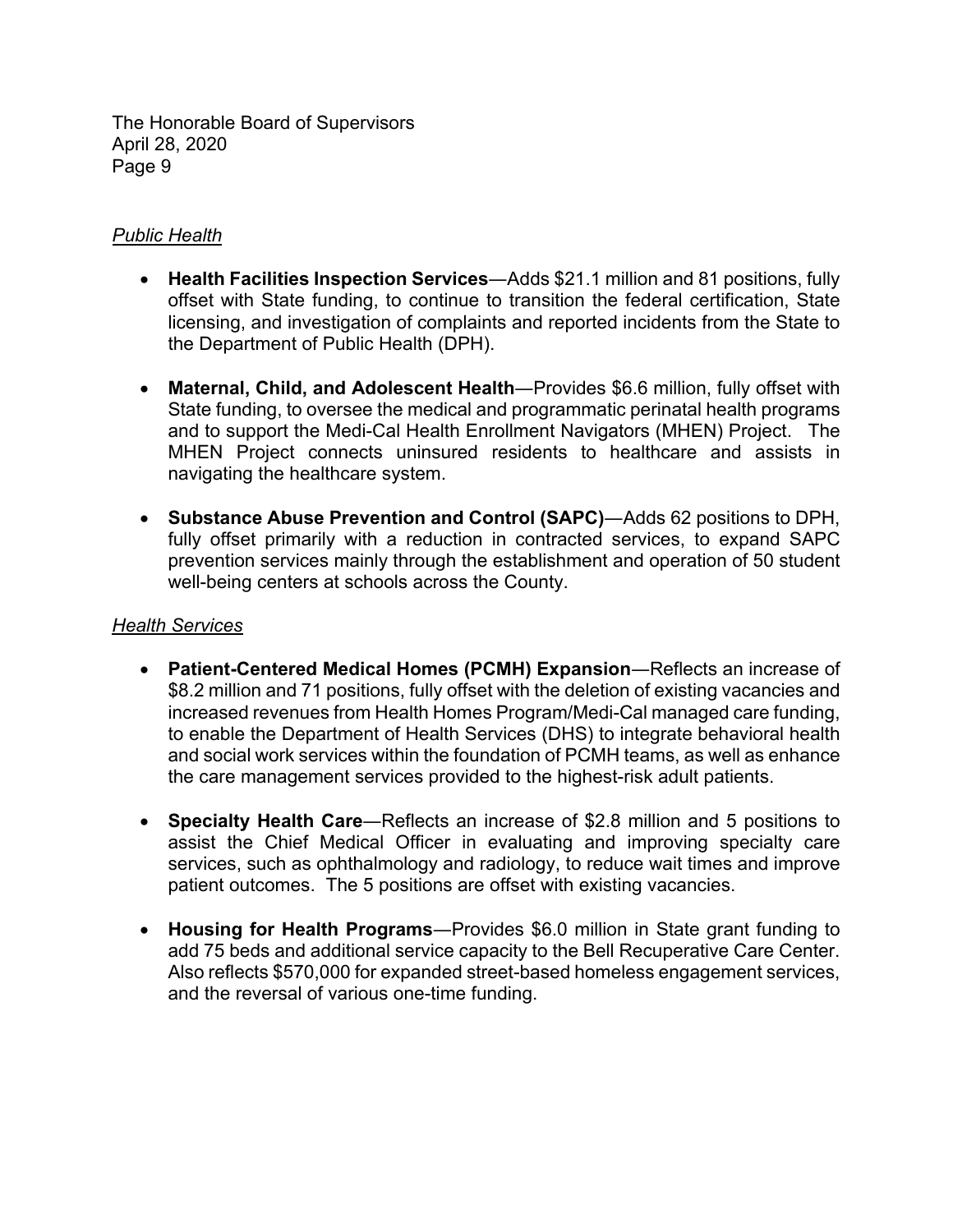**Budget Reduction**―Reflects a \$112.6 million placeholder to reduce DHS' overall appropriation to match the estimated amount of obligated fund balance available, until the Department clarifies its revenue projections and explores other potential solutions to fully fund its budget. There are multiple federal initiatives that could have a material impact on DHS' budget and the Department is working with the CEO and the State to get more information on the potential impact of these initiatives over the coming months.

### *Other Key Initiatives*

- **Human Relations Commission**―Adds \$217,000 and 2 positions, offset with existing vacancies, to WDACS for the implementation and ongoing management of the anti-hate campaign.
- **Youth Climate Commission (Commission)**―Reflects an increase of \$246,000 to provide support staff in preparation of the establishment of the Commission. The Commission will give the youth in our communities a forum to introduce and recommend positive changes to protect our environment and enhance the overall efforts in our fight against the climate crisis. The funding request for the creation of the Commission may be submitted in Final Changes.
- **Vision Zero Initiative**―Adds \$356,000 and 2 positions to DPH to support the implementation of the Vision Zero Initiative. The Vision Zero Initiative is a component of the County's Sustainability Plan and has the primary goal of reducing traffic deaths and severe injuries in the County.
- **Voting Solutions for All People (VSAP)**—Sets aside \$17.0 million in the PFU budget unit for future ongoing costs.
- **Office of Oil and Gas Administration and Safety Compliance**―Provides \$100,000 in one-time funding for additional consultant services.
- **Flood Control District Funds/Safe Clean Water Program (Measure W)** ―Includes the addition of 17 positions, fully offset with the deletion of 17 vacant positions, to support activities associated with the Safe Clean Water Program. The FY 2020-21 budget includes a net increase of \$71.8 million primarily due to \$78.7 million of carryover funding from lower than anticipated expenditures in the Measure W – Regional Program Fund, partially offset with a decrease of \$7.0 million of one-time funding.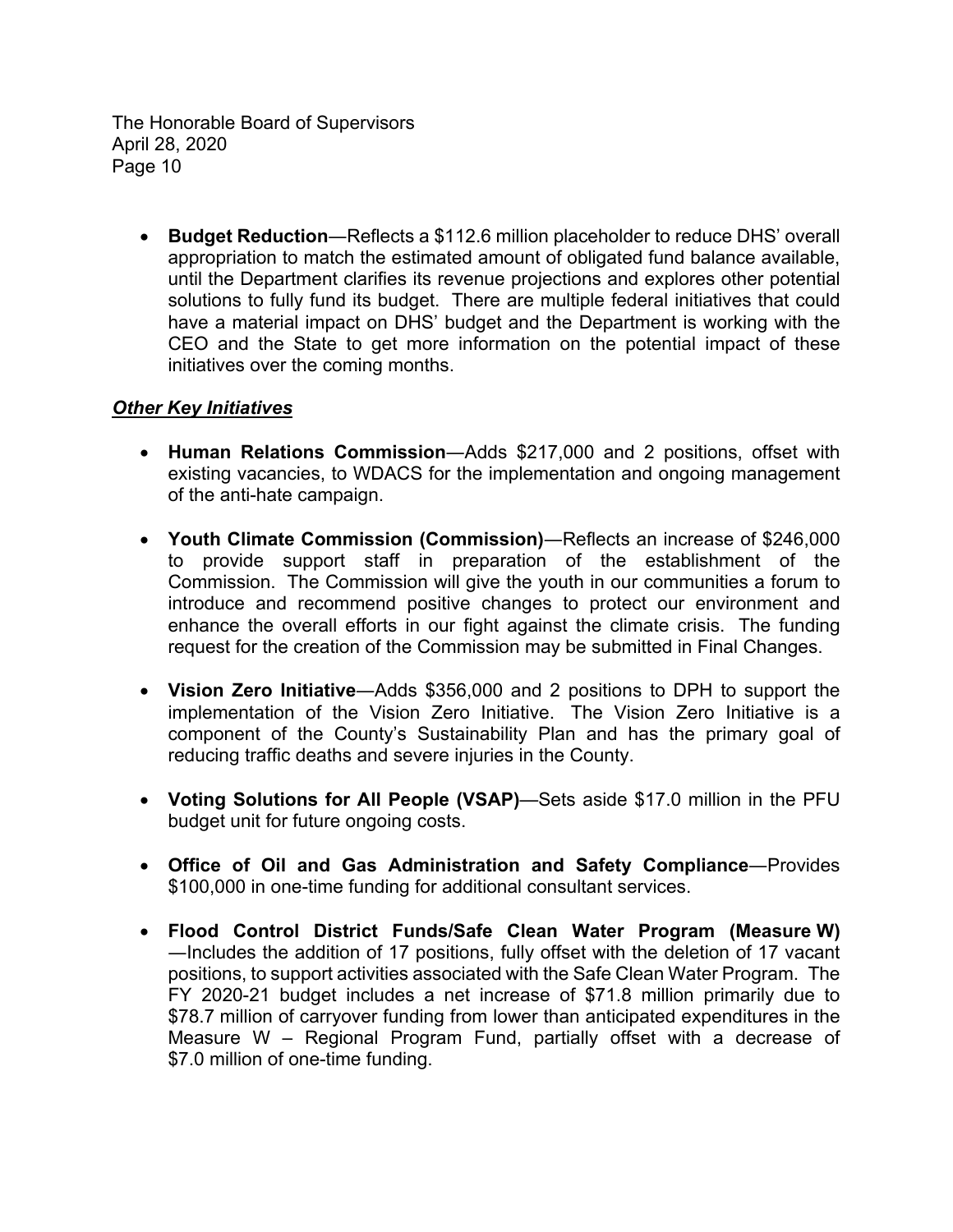### *Investing in Public Assets*

- **Capital Projects (CP)**―Allocates \$1.4 billion for continued development, design, and construction of capital projects in support of Board-directed priorities. This investment will improve the County's ability to serve the public and protect the County's real estate portfolio. In addition, sustainability initiatives including water conservation projects are being implemented in various County facilities. The CP Budget reflects an increase of \$0.3 million and the completion of 30 projects from the FY 2019-20 Final Adopted Budget.
- **Environmental Stewardship**―Provides \$79.3 million for continued water conservation projects including the Adventure Park Multi-Benefit Unincorporated Area Stormwater project, which is part of a countywide program to capture, divert and treat polluted stormwater runoff and comply with federal and State clean water regulations.
- **Enhancing Public Interaction with Cultural Institutions**―Includes \$11.0 million to enhance and expand access to the County's unique cultural institutions, such as the Museum of Natural History, which will improve the quality of the museum.
- **Reinvesting in County Facilities**―Provides \$141.7 million for the rehabilitation of County facilities funded by the Extraordinary Maintenance budget and long-term financing to support goals of the Strategic Asset Management Plan, primarily through the Facility Reinvestment Program. This program recommends and implements the highest-priority projects to sustain and/or rehabilitate County-owned facilities. This allocation recommended in the FY 2020-21 Extraordinary Maintenance budget and long-term financing will:
	- $\circ$  Extend the useful life of the asset:
	- $\circ$  Allow the County to undertake the highest priority deferred maintenance projects in order to optimize the use of assets to their highest and best use;
	- o Establish stronger connections between service priorities and asset decisions; and
	- $\circ$  Create a better enterprise-wide understanding of asset needs and priorities.
- **Seismic Safety Initiative**―Continues investments in projects to meet seismic safety standards for County hospitals as required in SB 1953. It also includes funding for the seismic strengthening of the Kenneth Hahn Hall of Administration and for studies of other high-priority buildings.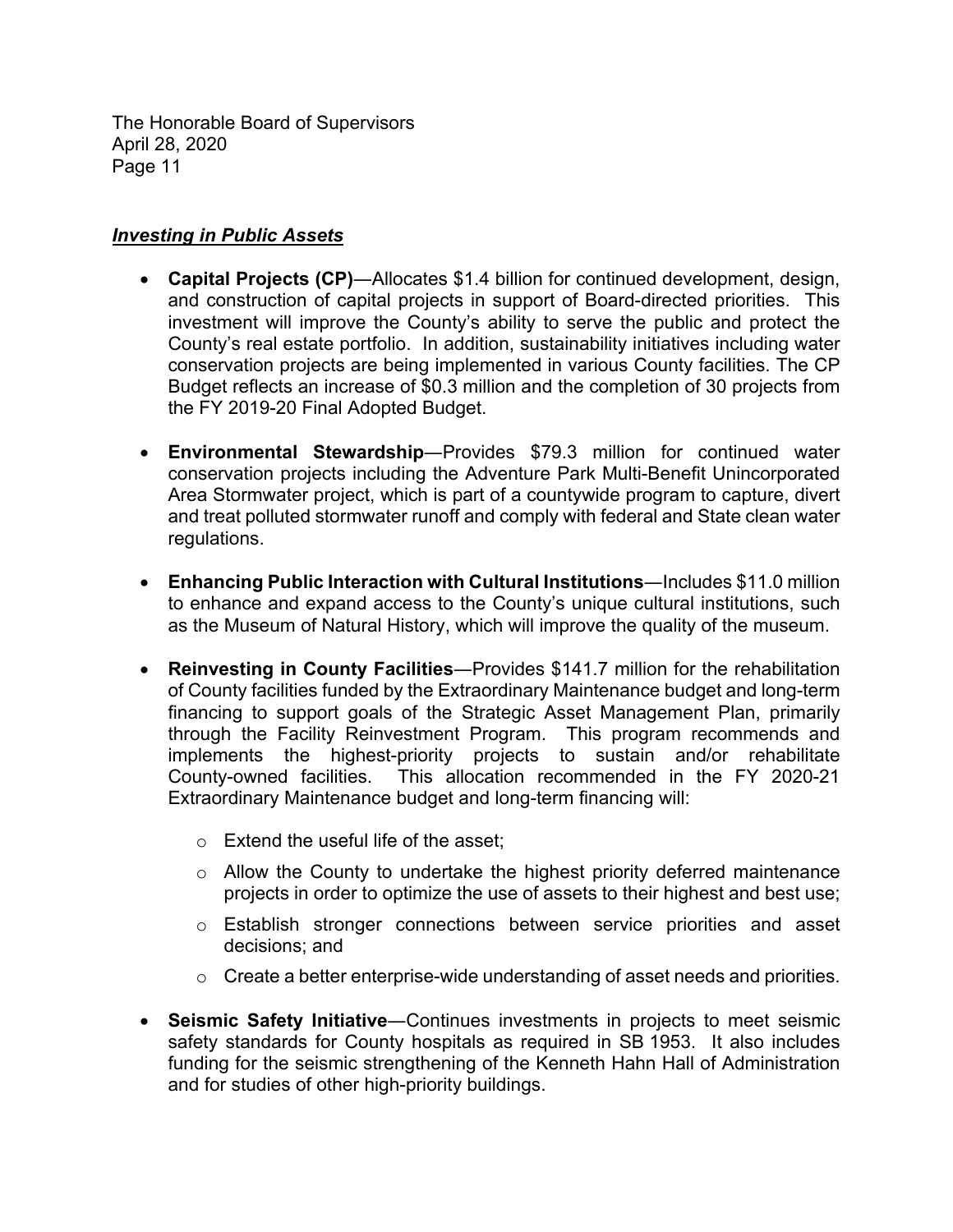### **POTENTIAL STATE AND FEDERAL BUDGET IMPACTS**

Because a significant portion of the County budget is comprised of revenues received from the State and federal governments, we continue to monitor budget actions by those entities to determine the impact on the County budget.

### **State Budget**

On January 10, 2020, Governor Gavin Newsom released his \$222.2 billion FY 2020-21 Proposed Budget. The budget provides \$153.1 billion in State General Fund (SGF) expenditures and \$21.0 billion in reserves, including \$18.0 billion for the Budget Stabilization Account, \$1.6 billion for Special Funds for Economic Uncertainties, \$500.0 million for the Public School System Stabilization Account, and \$900.0 million for the Safety Net Reserve.

The Governor's FY 2020-21 Proposed Budget projects \$151.6 billion in SGF revenue largely driven by higher projections for personal income tax and corporation tax revenues. However, the Administration cautions that although the State is prepared for an economic downturn with reserves of \$21.0 billion, managing a recession could be challenging as even a moderate recession could result in State revenue declines of nearly \$70.0 billion and a budget deficit of over \$40.0 billion over three years. The Administration also notes that continued growth is uncertain due to a slowing global economy, the instability in global economic markets, and the nation's political climate and Federal policies. The Proposed Budget projects slower State revenue growth in each of the next four years compared to FY 2019-20, constraining new spending commitments.

The Legislature has been conducting budget subcommittee hearings on the Governor's Proposed Budget. However, most actions on the State budget will be held pending the release of the Governor's May Budget Revision that will contain updated revenue estimates and budget allocation.

The Sacramento Advocates have advised that conversations within the Administration and the Legislature are signaling that budget requests, beyond what was included in the Governor's Proposed Budget, may need to be scaled back significantly in light of COVID-19. Further, the State Franchise Tax Board has extended the tax filing deadline from April 15 to June 15. That date change is likely to have a significant impact on the Governor's May Revision which, under normal circumstances, would include the April tax receipts.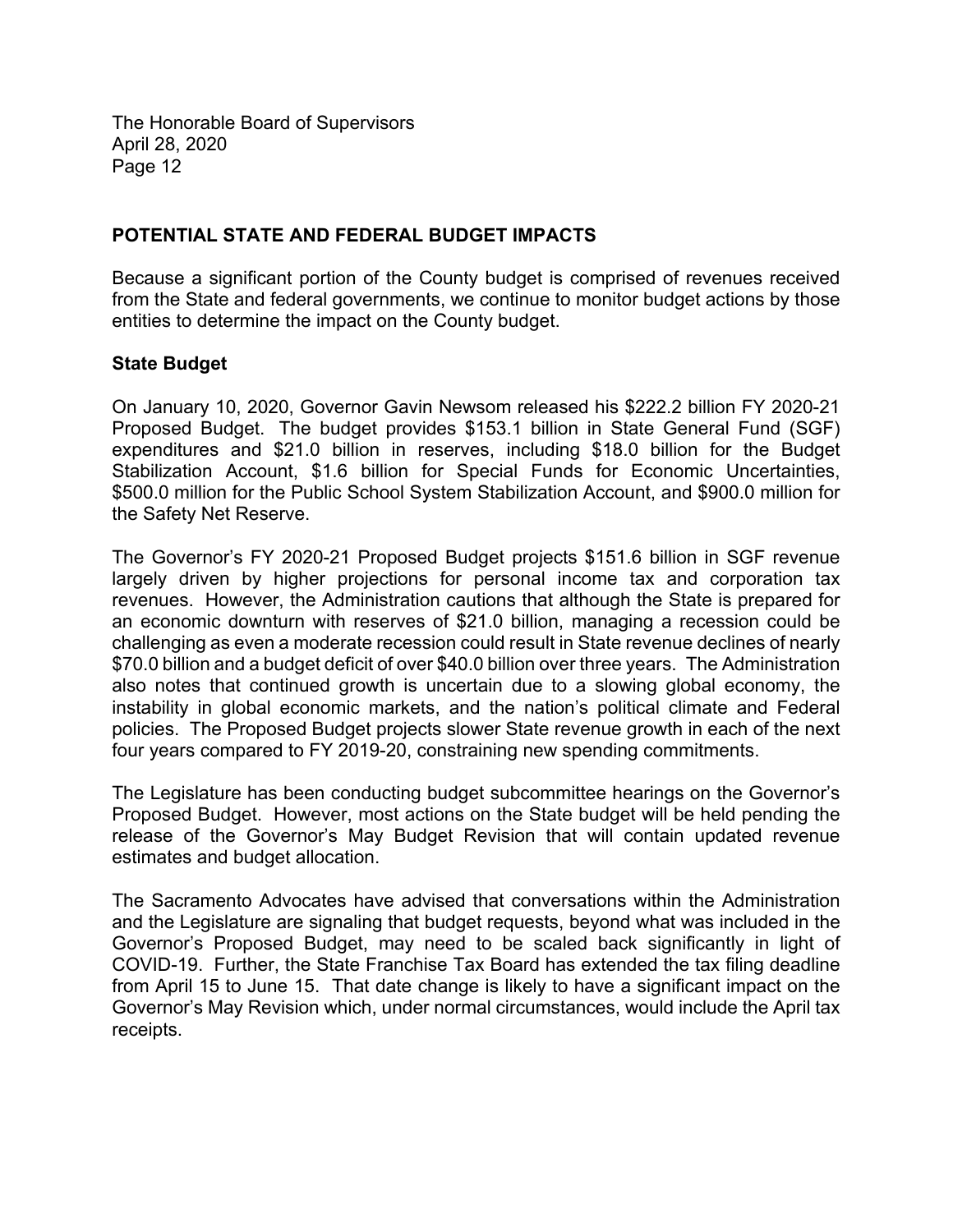### **Federal Budget**

On February 10, 2020, the President released his \$4.8 trillion Budget Proposal for Federal Fiscal Year (FFY) 2021. The Budget Proposal requested spending cuts to mandatory programs over the next ten years, including \$17.0 billion for Medicaid, \$181.9 billion for the Supplemental Nutrition Assistance Program, and \$21.3 billion for Temporary Assistance for Needy Families.

The Budget Proposal also provided for \$28.0 billion in eliminations and \$20.0 billion in reductions to discretionary programs. Of interest to the County, the Budget Proposal called for the elimination of the following discretionary programs: Community Development Block Grant (\$3.4 billion), the HOME Investment Partnership Program (\$1.35 billion), CHOICE neighborhoods (\$175.0 million), the Community Services Block Grant (\$740.0 million), and the State Criminal Alien Assistance Program (\$240.0 million).

Specific to the County, the Budget Proposal requested level funding for the Public Health Emergency Preparedness Cooperative Agreement Program (\$675.0 million), which supports DPH's efforts to build and sustain skilled personnel and capabilities for a broad range of public health emergencies, including the response to the COVID-19. Additionally, the Budget Proposal included \$384.9 million for the Whittier Narrows Dam Safety Program, which is the highest funded project in the U.S. Army Corps of Engineer's FFY 2021 construction budget.

The President's Budget Proposal is generally a messaging document that conveys the Administration's priorities and recommended funding levels and is not binding or expected to be enacted. Congress typically pursues its own process to establish discretionary funding levels. Many of the proposed changes and cuts to mandatory and discretionary programs are those that have been proposed by this Administration in prior FFYs, but have never been enacted by Congress.

Congress started the process of developing appropriations legislation; however, in light of the COVID-19 public health emergency, attention has shifted to emergency supplemental funding and legislation to help respond to the public emergency and to lessen the economic impact of this emergency.

On March 6, 2020, the President signed into law, H.R. 6074, the "Coronavirus Preparedness and Response Supplemental Appropriations Act of 2020," which provides a total of \$8.3 billion to address the COVID-19 threat, including \$7.8 billion in new appropriations and \$500.0 million to waive Medicare rules to promote the use of telehealth. Of interest to the County, the measure included \$950.0 million for grants and cooperative agreements for states and localities to respond to the COVID-19. Of this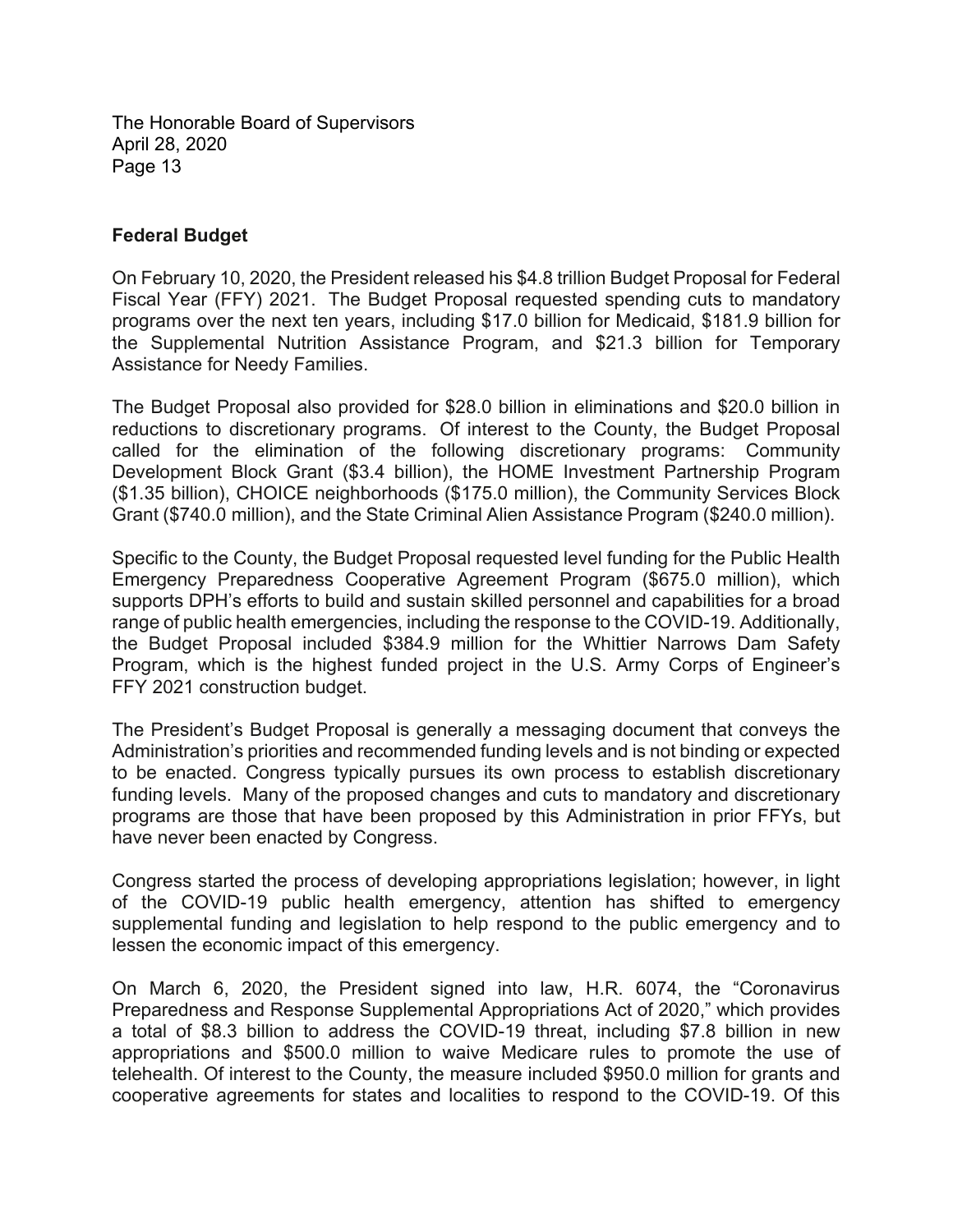funding, the County is anticipated to receive \$18.2 million through cooperative agreements.

At the time of this writing, Congress and the Administration were considering other measures to address the economic impact of the COVID-19 emergency.

### **SHORT- AND LONG-TERM BUDGET ISSUES**

The County, like all governmental entities, must balance the demands for new services and unavoidable cost increases within the amount of new revenue estimates. Given the County's limited authority to raise revenues, the Board has adhered to conservative budget practices, which helped the County weather the last recession without major service reductions, layoffs or furloughs. As we begin this initial stage of the budget process, we once again are challenged by the demand for County services that far exceeds the available financing sources.

The County has taken steps to address long-term budget issues over the last few years. The Board approved a multi-year plan to prefund retiree healthcare benefits and since emerging from the Great Recession, we have also increased our Rainy Day Fund each year. In FY 2019-20 we supplemented the Rainy Day Fund by \$39.0 million.

In addition and in accordance with County budget and fiscal policies, we are recommending that \$30.7 million be set aside in Appropriations for Contingencies as a hedge against unforeseen fiscal issues throughout the year. We are also adding \$7.1 million to the Extraordinary Maintenance budget unit to help address deferred maintenance needs throughout the County.

Looking forward, we recognize that many long-term budgetary issues will require significant investment by the County and may require a multi-year funding approach. Outlined below are some of the more significant budget issues:

 **Pensions**―On January 8, 2020, the Los Angeles County Employees Retirement Association (LACERA) lowered the rate of return assumption used for the valuation of pension plan assets from 7.25 to 7.00 percent, and changed the current 30-year layered amortization methodology used to fund future unanticipated changes in unfunded liabilities, such as assumption changes or actuarial gains and losses, to a maximum of 22 years. These changes, along with adjustments for prior-year investment performance, will result in increased retirement contribution costs beginning in FY 2020-21 and continuing through FY 2023-24.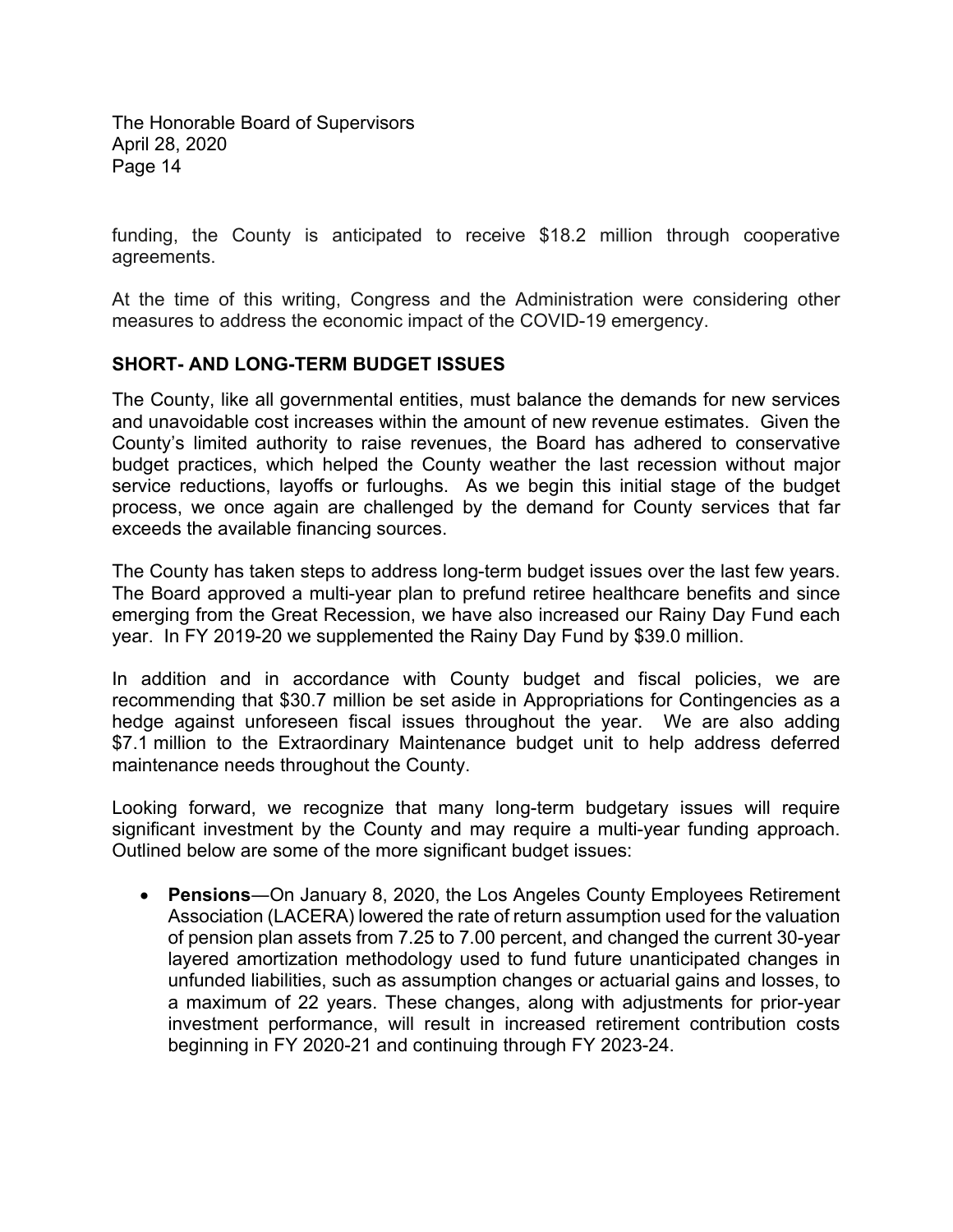> In addition to the above, mounting investor concerns over the economic fallout from the COVID-19 outbreak has resulted in a significant decline in the financial markets. Sustained decreases in stocks by the end of the fiscal year will result in future increases in retirement contribution rates. Since it is quite likely that LACERA investments will not meet their 7.25 percent assumed rate of return for FY 2019-20, this will increase the pension funds unfunded actuarial accrued liability. Under California county retirement law, liabilities not funded through member contributions are the responsibility of the employer. As a result, the County should expect sharp increases in pension costs in FY 2021-22.

- **Expiration of the Title IV-E Waiver**―With the sunsetting of the federal Title IV-E Waiver, the budget reflects a reduction in federal revenue of \$98.3 million. The County is utilizing existing funding to bridge its services to the federal Family First Prevention Services Act (FFPSA). DCFS is in the process of analyzing and optimizing both its spending and claiming activities in an effort to minimize any service impact as a result of the loss of the waiver. Planning efforts are also underway to align existing services with FFPSA provisions, which seek to prevent the entry into foster care by funding evidence-based prevention strategies.
- **VSAP**—Over the next three years, we estimate that \$63.0 million in funding (including \$54.0 million in FY 2020-21) will be needed for the development and implementation of enhancements to the new voting system.
- **Rainy Day Fund**—To reach the prescribed level, the County has embarked on a multi-year plan to supplement this reserve by approximately \$78.0 million over the next two years.
- **Information Technology Systems Replacement**—The unfunded cost to replace and modernize the County's most critical information technology legacy systems is expected to exceed \$215.0 million over the next three years.
- **Deferred Maintenance**—The Facility Reinvestment Program is a \$750.0 million five-year program to address deferred maintenance of existing County buildings and facilities. This is an initial plan to begin to address a much larger backlog of the highest priority deferred maintenance and building systems replacement projects, currently estimated at \$2.4 billion based on completed building assessments.
- **Seismic Safety**―In order to improve the County's ability to survive a major earthquake and to provide public services following an earthquake, additional funding, estimated to exceed \$2.0 billion, is needed to upgrade buildings following completion of the ongoing assessment of high-risk buildings.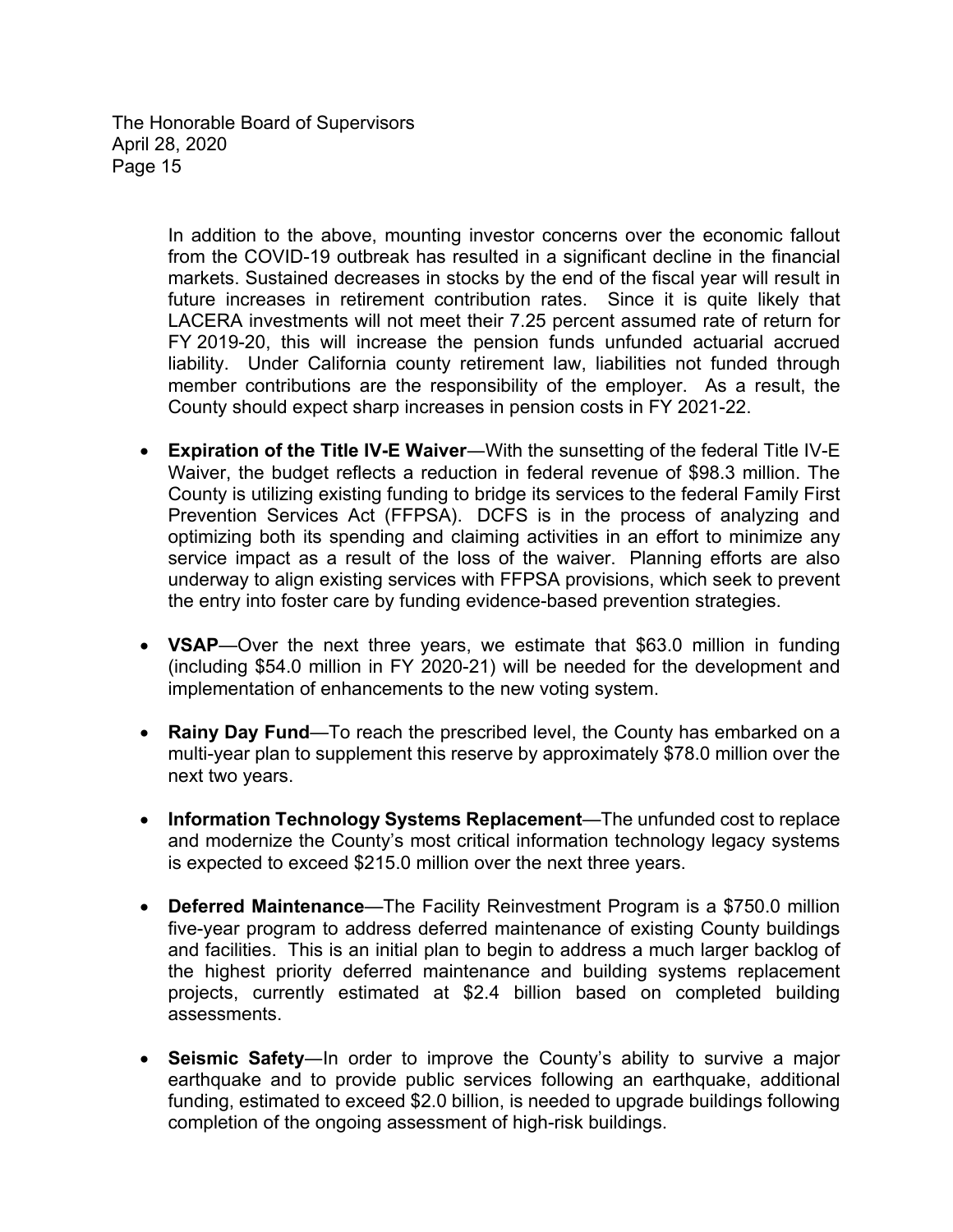- **Other Postemployment Benefits (OPEB)**—The Recommended Budget adds \$63.4 million in pre-funding contributions to the OPEB Trust Fund. This is the sixth year of a multi-year plan to fully fund the \$2.2 billion annual required contribution (ARC). Based on current projections for the OPEB pre-funding plan, the OPEB ARC will be fully funded by FY 2027-28.
- **Stormwater and Urban Runoff**—To address regulatory stormwater and urban runoff compliance in the unincorporated areas, we estimate that \$495.4 million will be needed over the next five years. This amount may be partially offset with Measure W taxes.

### **BUDGET TIMETABLE**

Below is the schedule for budget hearings and deliberations.

| <b>Board Action</b>                                                                                                                             | <b>Approval Date</b> |  |
|-------------------------------------------------------------------------------------------------------------------------------------------------|----------------------|--|
| Adopt Recommended Budget; Order the Publication of the<br>Necessary Notices; Distribute the Recommended Budget;<br>and Schedule Public Hearings | April 28, 2020       |  |
| <b>Commence Public Budget Hearings</b>                                                                                                          | May 13, 2020         |  |
| <b>Commence Final Budget Deliberations and Adopt Budget</b><br><b>Upon Conclusion</b>                                                           | June 29, 2020        |  |

Prior to deliberations on the FY 2020-21 Adopted Budget, we will file reports on:

- May 2020 revisions to the Governor's Budget and updates on other 2020-21 State and federal budget legislation and the impact on the County's Recommended Budget;
- **Final revisions reflecting the latest estimates of requirements and available funds;**
- Issues raised in public hearings or written testimony;
- **Specific matters with potential fiscal impact; and**
- **If** Issues as instructed by the Board.